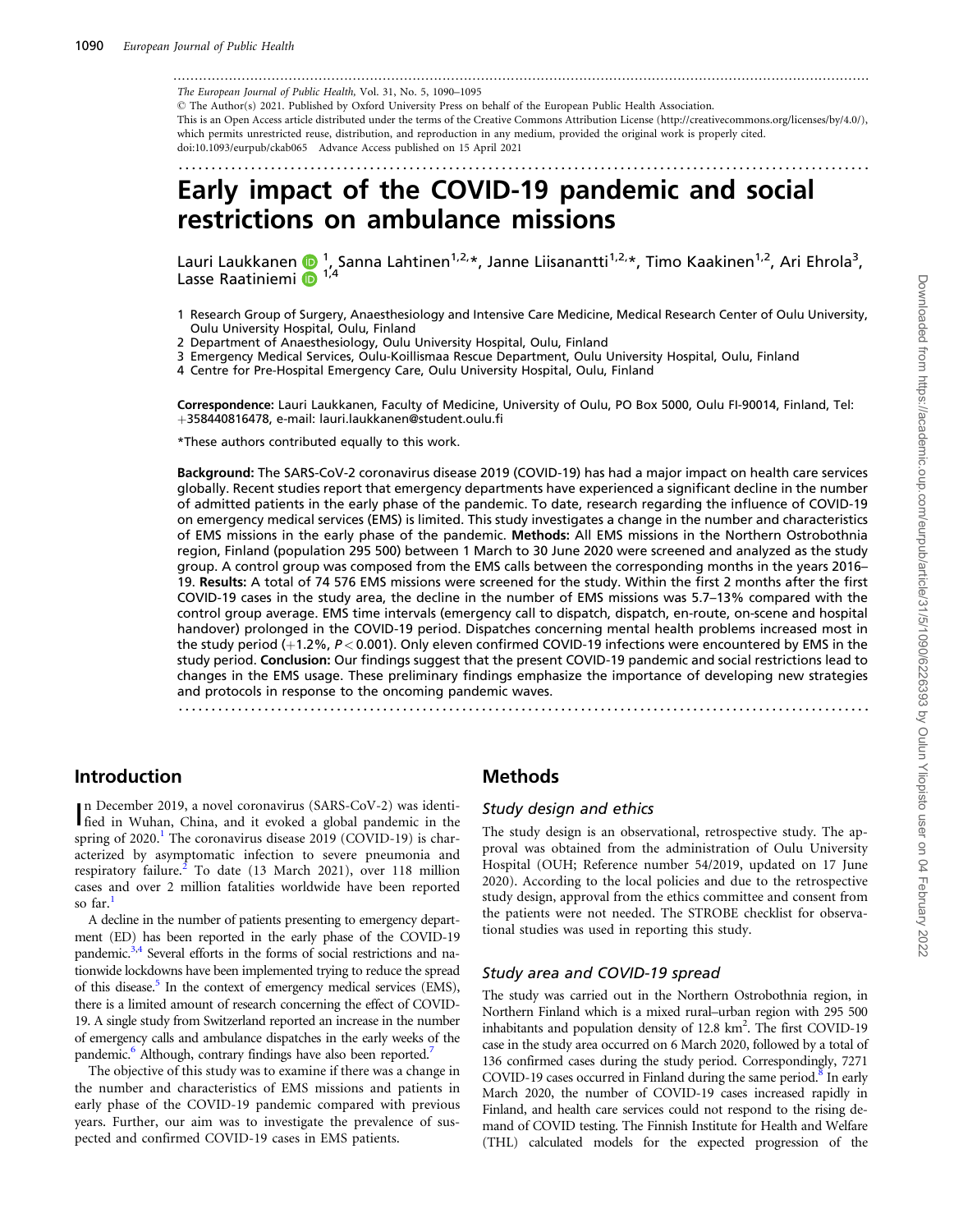<span id="page-1-0"></span>pandemic, and the risk of an overcapacity of ICU's and hospital network was considered as a substantial threat. In response, on 16 March 2020, the Finnish Government declared a state of emergency, forcing various restrictions on Finnish society, including education, public and cultural services, public gatherings and travel ([Supplementary table](https://academic.oup.com/eurpub/article-lookup/doi/10.1093/eurpub/ckab054#supplementary-data) [S1](https://academic.oup.com/eurpub/article-lookup/doi/10.1093/eurpub/ckab054#supplementary-data)). The state of emergency was lifted on 16 July 2020.

#### EMS and hospital network

All emergency calls (EMS, police and fire) in the study area are responded by the emergency medical communication centre (EMCC), where the call is evaluated by an emergency dispatcher. Dispatcher determines mission code and priority and dispatches the corresponding organization. Four classes of priority are used, urgent priorities A (highest) and B, and nonurgent priorities C and D (lowest).

A tiered EMS system includes basic- and advanced life support (BLS and ALS) ambulances, field supervisor, and physician-staffed helicopter EMS. BLS units are operated by emergency medical technicians or firefighters, and ALS includes at least one paramedic. The local non-transportation guidelines have an option that the EMS crew may refer patients to hospital by other means than ambulance or treat them at the scene. The non-transport rate in the study area is generally around  $38\%$ . There is a tertiary-level care hospital (OUH) and several smaller municipal health centres providing primary health care services in the study area. During the COVID-19 outbreak, ED in OUH was divided into areas for infectious and noninfectious patients, and few of the smaller health centres in the study area were focused to treat only infectious patients. In EMCC, routinely asked questions about infectious symptoms and COVID-19 exposure were added to the EMCC key-question protocol of EMS calls. In presence of these symptoms or exposure, the dispatcher gave a 'coronavirus suspicion' to the responding EMS unit.

#### Setting and participants

All EMS missions in the study area between 1 March and 30 June 2020 were retrospectively screened and were assigned to the study group. According to the THL statistics, the first wave of COVID-19 took place during this period, a peak of cases occurring in early April.<sup>[8](#page-5-0)</sup> The control group for comparison comprised EMS missions in the same area between the corresponding months (1 March to 30 June) in the years 2016–19.

#### Data collection and variables

The EMS provider in the study area uses an electronic patient documenting system (Merlot Medi, CGI© Suomi Oy). The Hospital District of Northern Ostrobothnia has an electronic patient management system (Oberon, Uranus) for administrative registration of hospital treatment, diagnosis, and care pathways. Data concerning the number of missions per day, timeline of the dispatch, mission code, priority, characteristics and clinical information were retrieved from the EMS database. Information of the suspected or confirmed COVID-19 infection were collected from the hospital district database.

#### Statistical analysis

The statistical analysis was performed using the SPSS statistics software (IBM<sup>©</sup> Corp., SPSS Statistics for Windows, version 25.0). For the analysis of the change in the number of EMS missions, a mean number of daily EMS missions were calculated for each month. For further analysis, missions within the years 2016–19 were summed to a single control group. The population data including the age groups were retrieved from the open database of statistics Finland. The rates of EMS missions for 1000 inhabitants per year were calculated using the population of the area in the year 2018 as the index year.

Continuous data are presented as means and  $\pm$ SD or medians and 25 and 75 percentiles when appropriate. Categorical data are presented as number  $(n)$  and percentages  $(\%)$ . The statistical difference between groups was tested with Pearson's chi-square (categorical data) and with Mann–Whitney U-test (continuous variables). Fisher's exact test was used when appropriate. Two-tailed P values < 0.05 was considered statistically significant.

### Results

#### Number of EMS missions and characteristics

A total of 74 576 EMS missions were screened for the study: 14 320 missions during the study period (1 March to 30 June 2020) and 60 256 in the control period (1 March to 30 June 2016–19). From



### **EMS missions per day (5-day-average)**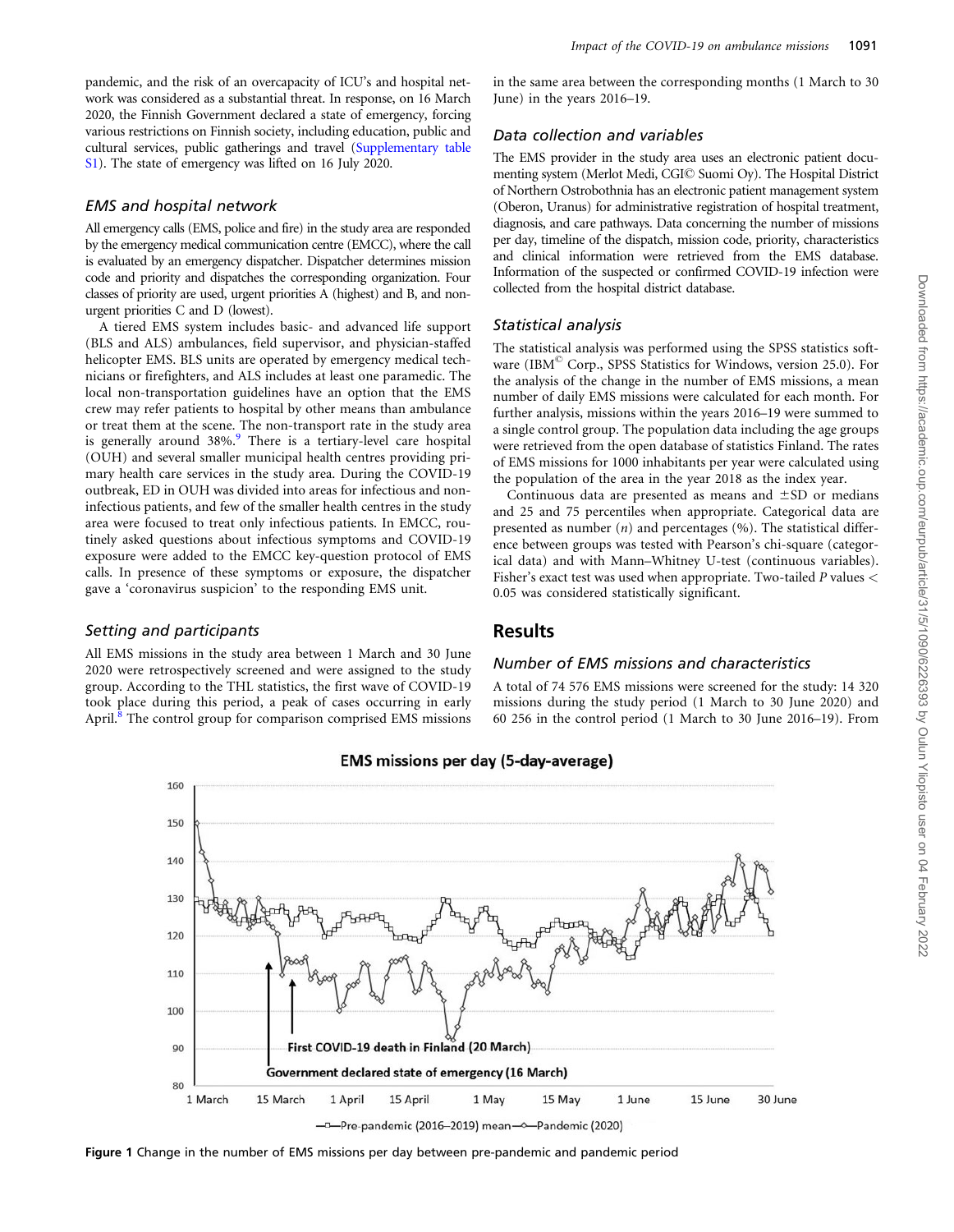#### Table 1 Characteristics of EMS missions

|                                                  | Control period<br>1 March to 30 June<br>$2016 - 19$ (n = 60 256) | COVID-19 period<br>1 March to 30 June<br>2020 ( $n = 14$ 320) | Odds ratio (95% CI) | p-value   | <b>Missing</b> |
|--------------------------------------------------|------------------------------------------------------------------|---------------------------------------------------------------|---------------------|-----------|----------------|
| Patient characteristics <sup>a</sup>             |                                                                  |                                                               |                     |           |                |
| Age $(\pm$ SD)                                   | 58.9 ( $\pm$ 24.7)                                               | 59.1 ( $\pm$ 24.4)                                            | N/A                 | 0.921     | 270            |
| Gender (male)                                    | 29 051 (49.7 %)                                                  | 7093 (50.8 %)                                                 | $1.05(1.02 - 1.09)$ | < 0.001   | 440            |
| Time of the dispatch                             |                                                                  |                                                               |                     |           | 32             |
| 8 am-16 pm                                       | 28 519 (47.4 %)                                                  | 6537 (45.7 %)                                                 | $0.93(0.90 - 0.97)$ | $<$ 0.001 |                |
| 16 pm-22 pm                                      | 16 946 (28.1 %)                                                  | 4167 (29.1 %)                                                 | $1.05(1.01-1.09)$   | 0.020     |                |
| 22 pm-08 am                                      | 14 760 (24.5 %)                                                  | 3615 (25.2 %)                                                 | $1.04(0.99 - 1.09)$ | 0.062     |                |
| Priority <sup>b</sup>                            |                                                                  |                                                               |                     |           | 25             |
| A (urgent, suspected disturbance of vital signs) | 743 (4.7 %)                                                      | 503 (3.5 %)                                                   | $0.74(0.66 - 0.83)$ | < 0.001   |                |
| B (urgent)                                       | 5110 (32.4 %)                                                    | 4250 (29.7 %)                                                 | $0.88(0.84 - 0.93)$ | < 0.001   |                |
| C (response under 30 min)                        | 4995 (31.7 %)                                                    | 4744 (33.1 %)                                                 | $1.07(1.02 - 1.12)$ | 0.006     |                |
| D (response under 2 h)                           | 4928 (31.2 %)                                                    | 4822 (33.7 %)                                                 | $1.12(1.07-1.17)$   | < 0.001   |                |
| Time intervals as minutes (medians) <sup>c</sup> |                                                                  |                                                               |                     |           |                |
| Emergency call to dispatch                       | 3:01 [2:08-4:24]                                                 | 3:40 [2:10-5:48]                                              | N/A                 | < 0.001   |                |
| Dispatch time                                    | 2:35 [1:19-4:26]                                                 | 3:09 [1:37-5:22]                                              | N/A                 | < 0.001   | 2581           |
| Time en-route                                    | 7:25 [4:42-11:33]                                                | 7:40 [4:54-12:19]                                             | N/A                 | < 0.001   | 5456           |
| Time at scene                                    | 23:31 [16:10-32:12]                                              | 25:44 [17:35-36:00]                                           | N/A                 | < 0.001   | 10 050         |
| Handover time at hospital                        | 15:49 [11:39-20:52]                                              | 19:40 [14:50-25:35]                                           | N/A                 | < 0.001   | 16 347         |
| Others                                           |                                                                  |                                                               |                     |           |                |
| Physician consulted                              | 14 639 (24.3 %)                                                  | 3828 (26.7 %)                                                 | $1.14(1.09-1.19)$   | < 0.001   |                |
| Physician at scene                               | 373 (0.6 %)                                                      | 53 (0.4 %)                                                    | $0.60(0.45 - 0.80)$ | $<$ 0.001 |                |

a: Missions without a patient excluded.

b: Missions before 1 January 2019 excluded due to the change in the EMCC dispatch system.

c: 'Emergency call to dispatch': time between the beginning of the initial emergency call and transmitting the mission to EMS unit; 'Dispatch time': time between EMS unit alarmed by EMCC and unit en-route; 'Time at scene': time between the arrival of the EMS unit at the scene and the beginning of transportation or unit released from the scene without transportation; 'Handover time at hospital'; time between the arrival to the hospital and the EMS unit leaving the hospital capable to receive the next EMS mission.

these missions, 49.9% of the patients were males with a mean age of 58.9 years  $(\pm 24.7)$ .

In March and April 2020, the number of EMS missions per day decreased by 5.7% and 13.6%, respectively, compared with the control period. On 24 April 2020, the number of missions was 26% lower in the study period than in the control period [\(figure 1](#page-1-0)). The crude and age adjusted rates of EMS missions were significantly lower in the study period compared with the control period. The proportion of missions outside the office hours and non-urgent missions increased in the study period (table 1).

#### Time intervals

All time intervals (emergency call to dispatch, dispatch time, enroute time, time at scene and hospital handover) prolonged in the COVID-19 period (table 1). The highest increases in dispatch delays were seen in mission codes hypo-/hyperglycaemia (+1:20 min,  $P = 0.002$ ), dyspnoea (+1:03 min,  $P < 0.001$ ), seizure (+0:23 min,  $P = 0.007$ ), stroke (+0:13 min  $P = 0.001$ ) and chest pain (+0:16 min,  $P < 0.001$ ). There was no increase in the dispatch times in motor vehicle accidents ( $+0.21$  min,  $P = 0.08$ ) or cardiac arrests  $(+0:06\text{min}, P = 0.40).$ 

#### Distribution of mission codes

The changes in the distribution of mission codes are illustrated in [table 2](#page-3-0). Numerically highest changes were the increases in dispatches to dyspnoea  $(+0.7\%, P=0.004)$ , chest pain  $(+0.7\%, P=0.005)$ , stroke  $(+0.7\%,$  $P < 0.001$ ), traumas (+0.9%,  $P = 0.003$ ) and mental health (+1.2%,  $P < 0.001$ ), and decrease to interfacility transfers  $(-0.9\%, P = 0.001)$ . It should be noted that when doing comparison between years 2020 and 2019 only, the differences in dyspnoea ( $P = 0.111$ ), stroke ( $P = 0.096$ ) and traumas ( $P = 0.233$ ) were not statistically significant.

#### Non-transported patients

The proportion of non-transported patients (NTPs) of the all EMS dispatches increased in the study period compared with the control period (39.9% vs. 36.1%,  $P < 0.001$ ). The difference was also statistically significant when comparing the years 2020 and 2019 only (39.9% vs. 36.9%, P< 0.001). EMS consulted physicians more frequently during the study period regarding the non-transport decision (43.7% vs. 41.4%,  $P = 0.002$ ), and the proportion of NTP not needing any medical intervention by EMS increased  $(42.2\%$  vs. 39.1%,  $P < 0.001$ ).

#### COVID-19 patients encountered by EMS

A total of 135 suspected COVID-19 cases (U07.2, ICD-10) and 11 confirmed (U07.1) cases were encountered by EMS during the study period. The median age of the confirmed COVID-19 cases was 47.3 (29.7–55.3) years and 7 (54.4%) of them were males. The most frequent transportation code was dyspnoea (37.5%), and three patients were released at scene without transportation. There were no differences between the NEWS scores  $(P = 0.721)$  in patients with COVID-19 infection compared with the controls. Median dispatch time (7:52 min,  $P = 0.018$ ) and hospital handover time (+11:51 min, P < 0.001) was prolonged with the confirmed COVID-19 patients.

### **Discussion**

In this study, we found a substantial reduction in the number of EMS missions after the beginning of the COVID-19 pandemic and the declaration of the national state of emergency. The reduction lasted until the first wave of the pandemic faded and the social restrictions were lifted. The reduction can be explained by the decreased number of missions involving elderly patients. Moreover, all the measured mission time intervals prolonged significantly during the study period, also in the time-critical calls. Small changes were seen in the distribution of mission codes as well.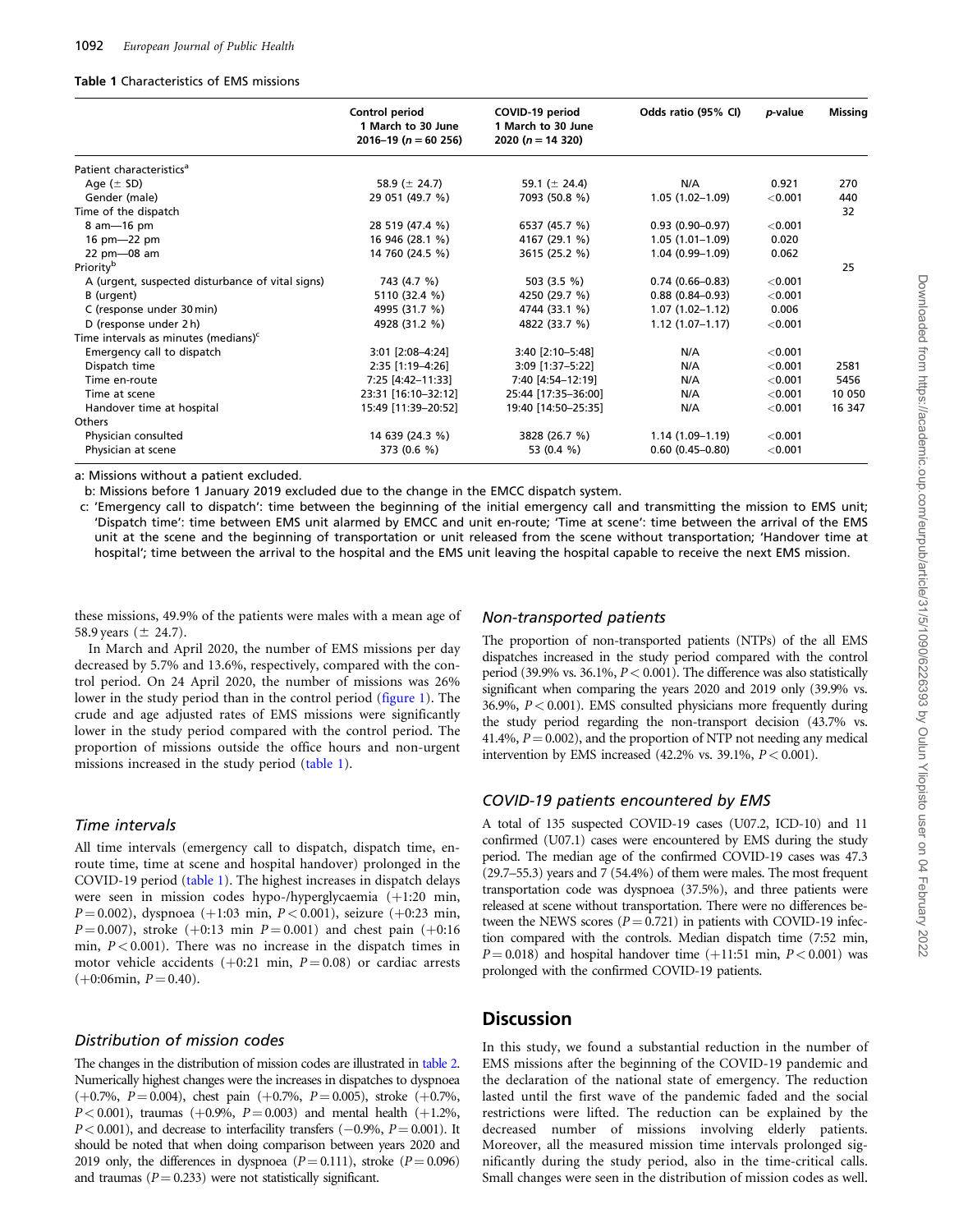#### <span id="page-3-0"></span>Table 2 Dispatch codes

|                                                              | Control period<br>1 March to<br>30 June 2016-19<br>$(n = 60 256)$ | COVID-19 period<br>1 March to 30<br><b>June 2020</b><br>$(n = 14 320)$ | Odds ratio (95% CI) | P-value |
|--------------------------------------------------------------|-------------------------------------------------------------------|------------------------------------------------------------------------|---------------------|---------|
| Organ-specific calls                                         |                                                                   |                                                                        |                     |         |
| Cardiac arrest or ongoing cardiopulmonary resuscitation      | 292 (0.5%)                                                        | 86 (0.6%)                                                              | 1.24 (0.98-1.58)    | 0.086   |
| Unconsciousness                                              | 387 (0.6%)                                                        | 59 (0.4%)                                                              | $0.64(0.49 - 0.84)$ | 0.001   |
| Dyspnoea                                                     | 4032 (6.7%)                                                       | 1056 (7.4%)                                                            | $1.11(1.04 - 1.19)$ | 0.004   |
| Chest pain                                                   | 4763 (7.9%)                                                       | 1234 (8.6%)                                                            | $1.10(1.03 - 1.17)$ | 0.005   |
| Stroke                                                       | 2020 (3.4%)                                                       | 588 (4.1%)                                                             | $1.23(1.12 - 1.36)$ | < 0.001 |
| Abdominal pain                                               | 2087 (3.5%)                                                       | 525 (3.7%)                                                             | $1.06(0.96 - 1.17)$ | 0.234   |
| Headache                                                     | 914 (1.5%)                                                        | 177 (1.2%)                                                             | $0.81(0.69 - 0.96)$ | 0.013   |
| Pregnancy or birth                                           | 364 (0.6%)                                                        | 101 (0.7%)                                                             | $1.17(0.94 - 1.46)$ | 0.173   |
| Trauma                                                       |                                                                   |                                                                        |                     |         |
| Airway obstruction (foreign object, drowning and hanging)    | 236 (0.4%)                                                        | 47 (0.3%)                                                              | $0.84(0.61 - 1.15)$ | 0.290   |
| Other traumas                                                | 414 (0.7%)                                                        | 112 (0.8%)                                                             | $1.14(0.92 - 1.41)$ | 0.221   |
| Trauma-related calls (falls, wounds and non-violent traumas) | 7834 (13.0%)                                                      | 1997 (13.9%)                                                           | $1.08(1.03 - 1.14)$ | 0.003   |
| Motor vehicle accident                                       | 2215 (3.7%)                                                       | 477 (3.3%)                                                             | $0.90(0.82 - 1.00)$ | 0.470   |
| House fire                                                   | 164 (0.3%)                                                        | 44 (0.3%)                                                              | $1.13(0.81 - 1.58)$ |         |
| Violent traumas (gunshot, stabbing and assault)              | 997 (1.7%)                                                        | 200 (1.4%)                                                             | $0.84(0.72 - 0.98)$ | 0.028   |
| Non-organ-specific calls and non-specific symptoms           |                                                                   |                                                                        |                     |         |
| Musculoskeletal pain                                         | 3565 (5.9%)                                                       | 834 (5.8%)                                                             | $0.98(0.91 - 1.06)$ | 0.692   |
| Substance abuse, overdose                                    | 2039 (3.4%)                                                       | 444 (3.1%)                                                             | $0.91(0.82 - 1.01)$ | 0.093   |
| Bleeding (mouth, vaginal/rectal and nose)                    | 1279 (2.1%)                                                       | 358 (2.5%)                                                             | $1.18(1.05 - 1.33)$ | 0.006   |
| Undefined illness (sudden/chronic)                           | 13 518 (22.4%)                                                    | 3131 (21.9%)                                                           | $0.97(0.93 - 1.01)$ | 0.144   |
| Epileptic seizure                                            | 1474 (2.4%)                                                       | $306(2.1\%)$                                                           | $0.87(0.77-0.99)$   | 0.031   |
| Hypo- or hyperglycaemia                                      | 640 (1.1%)                                                        | 107 (0.7%)                                                             | $0.70(0.57 - 0.86)$ | 0.001   |
| Allergic reaction                                            | 456 (0.8%)                                                        | 82 (0.6%)                                                              | $0.76(0.60 - 0.96)$ | 0.020   |
| Vomiting or diarrhoea                                        | 1726 (2.9%)                                                       | 360 (2.5%)                                                             | $0.87(0.78 - 0.98)$ | 0.023   |
| Mental disorder                                              | 2668 (4.4%)                                                       | 799 (5.6%)                                                             | $1.28(1.18-1.38)$   | < 0.001 |
| Interfacility transfer                                       | 5402 (9.0%)                                                       | 1155 (8.1%)                                                            | $0.89(0.83 - 0.95)$ | 0.001   |
| Other calls                                                  | 744 (1.2%)                                                        | 40 (0.3%)                                                              | $0.22(0.16 - 0.31)$ | < 0.001 |
| Missing data                                                 | 26                                                                |                                                                        |                     |         |

#### Table 3 Number of EMS missions per day

|                                           | Mean number of EMS missions per day $n (\pm SD)$ |         |
|-------------------------------------------|--------------------------------------------------|---------|
| Control period                            | Study period                                     | P-value |
| 1 March—30 June 2016–19<br>$(n = 60 256)$ | 1 March-30 June<br>2020 ( $n = 14$ 320)          |         |
| 125.2 ( $\pm$ 13.7)                       | 118.1 ( $\pm$ 17.4)                              | 0.011   |
| 123.9 ( $\pm$ 15.4)                       | 107.1 ( $\pm$ 13.7)                              | < 0.001 |
| 119.3 ( $\pm$ 13.4)                       | 115.8 ( $\pm$ 13.4)                              | 0.251   |
| 125.3 ( $\pm$ 17.3)                       | 128.6 ( $\pm$ 16.1)                              | 0.174   |
|                                           |                                                  |         |

| Rate of EMS missions calculated for 1000 persons per year n (95% CI) |  |  |  |  |
|----------------------------------------------------------------------|--|--|--|--|
|----------------------------------------------------------------------|--|--|--|--|

| Crude rate                       | 144.8 (144.3-145.2) | 137.8 (137.0-138.7) | $<$ 0.001 |
|----------------------------------|---------------------|---------------------|-----------|
| Age adjusted rate                | 308.0 (307.1-309.0) | 288.4 (286.6–290.2) | $<$ 0.001 |
| Rate for population $> 65$ years | 390.0 (385.5-394.4) | 360.7 (352.2–369.2) | < 0.001   |
| Rate for population 20-65 years  | 117.3 (116-118.7)   | 114.3 (111.7-117.0) | 0.053     |
| Rate for population $<$ 20 years | 49.0 (47.7–50.3)    | 36.7 (36.7-41.5)    | 0.009     |

Our finding of the sudden drop in the number of attending patients is convergent with the studies from  $EDs$ ,<sup>[3](#page-5-0),[4](#page-5-0),[10](#page-5-0)</sup> but results regarding the EMS are contradictory. Slavova et al.<sup>[11](#page-5-0)</sup> found a similar, more than 20% reduction in the number of EMS calls after the state of emergency had been declared in Kentucky, USA. On the other hand, in Northern Italy where the pandemic struck viciously, a notable increase in the number of ambulance responds was discov-ered.<sup>[7](#page-5-0)</sup> The pandemic situation was far worse in Italy than in Finland. In this study, the number of missions decreased soon after the Finnish government declared a state of emergency, even though the national COVID-19 cases reached its peak approximately a month later, in early April. The state of emergency was lifted on 16 June 2020, and the differences in the number of missions in May and June are not statistically significant compared with the control period (table 3). These findings could be explained by the fact that the emergency laws and social restrictions have, itself, a major impact on the use of EMS, rather than only on the actual number of COVID-19 patients. Additionally, to our knowledge, this is the first paper to describe that the decrease in the number of patients is mainly composed by a drop in the rate of individuals aged over 65 years (table 3). Previously it is known that our study area presents with a high usage of EMS, especially in low-income areas and with elderly population.<sup>[12](#page-5-0)</sup> The rate of missions was similar between people with 20–60 years of age.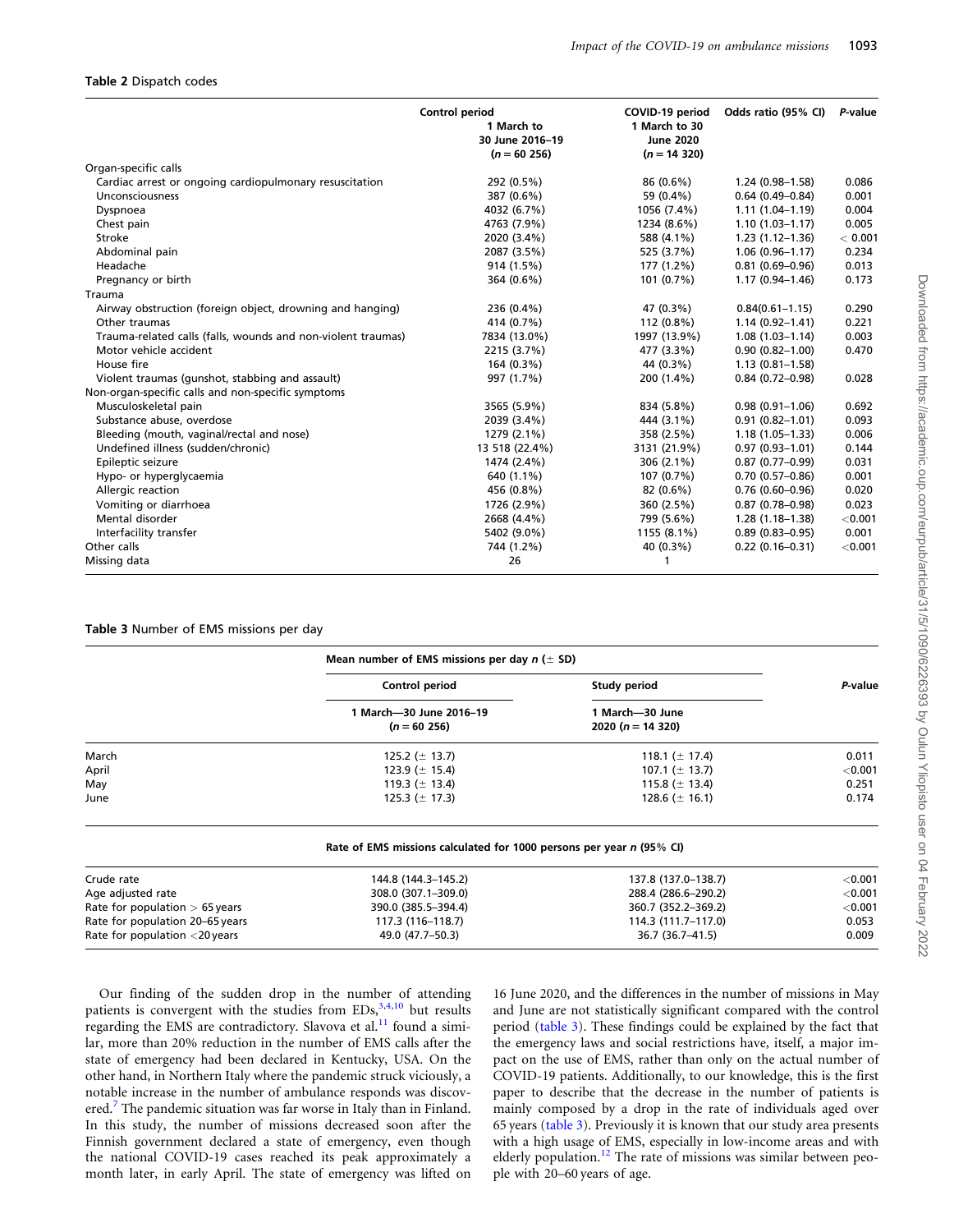<span id="page-4-0"></span>One possible explanation to the reported decrease in the number of missions is that citizens have an elevated threshold to make an emergency call during a pandemic and a state of emergency. This raises a concern that there is a delay to seek help with time-critical medical conditions, such as stroke or acute myocardial infarction (AMI). Holmes et al.<sup>13</sup> screened the number of EMS responses to strokes and AMIs and found no difference between the pre- and ongoing pandemic periods. Correspondingly in this study, there were no differences in the rate of dispatches to stroke or chest pain in the study periods ([table 2](#page-3-0)). However, this aspect does not detect the possible delayed admissions from the onset of symptoms. In three European countries, a reduced number of stroke patients accessing the neurological emergency pathways were observed. This could be partly explained by the national campaigns' aim to reduce 'unnecessary' ED visits during the pandemic, which may have caused delays in the admissions of stroke patients.<sup>14</sup>

Guidelines for the rational use of personal protective equipment (PPE) during the COVID-19 pandemic has been published.<sup>[15](#page-5-0)</sup> Following those guidelines and the Northern Ostrobothnia Hospital District protocol, EMS provider used PPE in contact with patients suffering from any clinically suspected infection, and if the patient was older than 70 years regardless of the symptoms. The 'coronavirus suspicion' given to EMS unit by EMCC in the presence of any infectious symptoms was adjusted to high sensitivity, producing a high number of false positives, e.g. to patients with asthma or chronic obstructive pulmonary disease (COPD). This policy of PPE usage may have been the leading cause of the prolonged time intervals, especially missions where the PPE for aerosol generating procedures had to be used. Nevertheless, our study did not aim to investigate if the prolonged response times had any impact on the patient outcome.

Regarding the increased hospital handover time, there may be two factors contributing: First, new and possibly impractical protocols for the patients with a suspected infection in the ED, and second, increased need for ambulance disinfection. These findings point out the importance of functional, evidence-based protocols for efficient and timesaving PPE use and disinfection of ambulances and equipment. However, the dispatch time to cardiac arrests was not prolonged, a promising finding despite the COVID-19 guidelines by the European Resuscitation Council for the use of PPE in out-of-hospital cardiac arrests.<sup>16</sup>

There are preliminary findings of increased alcohol misuse during the COVID-19 lockdowns and social distancing.<sup>[17,18](#page-5-0)</sup> An observational study from the USA noted an increase in opioid overdose-calls soon after the implementation of social restrictions.<sup>[11](#page-5-0)</sup> However, in this study we found no increase in substance misuse related mis-sions [\(table 2](#page-3-0)), but rather a decline in the number of intoxicated ( $\geq$ 0.5%) patients encountered by EMS (15.0% vs. 16.2%,  $P < 0.001$ ). This result may be explained by an increased threshold to make emergency calls, but because of the subtle differences between the study groups, caution must be applied when interpreting these results. Last, the proportion of mental health calls increased by 1.2% during the study period ([table 2](#page-3-0)). This finding further supports the hypothesis that there is an association between mental health problems and the COVID-19 pandemic, $18$  possibly due to the social restrictions and global fear of a novel, potentially dangerous infectious disease. Especially, worrisome fact was the decline of median age among mental health patients (41.4 vs. 38.0,  $P = 0.017$ ) during pandemic. Overall, the presented data suggest that in addition to the patients with the actual infection, the challenge among the next COVID-19 waves and other pandemics may also be the various deleterious effects of the social restrictions and lockdowns.

#### Limitations

The main limitation of this study covers the selection of the control group. The control group was composed from missions between the years 2016–19 during corresponding months as in the study period. The main benefit of this approach is to reduce short-term randomness in

the measurable statistics and control the seasonal fluctuation. However, the total number of EMS missions has been growing steadily during the past years.<sup>19</sup> Similarly, there may be some factors affecting the change in dispatch codes and patient characteristics, such as the increasing median age of EMS patients. Therefore, we were not able to reliably eliminate these possible confounding factors, and there may be several other factors affecting the observed findings than the COVID-19 pandemic. Despite this bias, the main finding concerning the reduced number of EMS missions during the COVID-19 pandemic remains. If we extrapolate the yearly growth seen in the number of missions in the original data, the decrease is even higher (13–18%; [Supplementary figure S1\)](https://academic.oup.com/eurpub/article-lookup/doi/10.1093/eurpub/ckab054#supplementary-data).

### **Conclusions**

Our study shows a substantial decrease in the number of EMS missions and prolonged time intervals in the study area after the beginning of the COVID-19 pandemic and the declaration of a state of emergency. EMS encountered only a few patients with confirmed COVID-19 infection. These results suggest that the COVID-19 pandemic and social restrictions may play a significant effect on the need for EMS. There is an indispensable need of further development of EMS protocols and strategies for preparation to oncoming waves of the COVID-19 and other novel pandemics.

### Supplementary data

[Supplementary data](https://academic.oup.com/eurpub/article-lookup/doi/10.1093/eurpub/ckab054#supplementary-data) are available at EURPUB online.

### Acknowledgement

The authors wish to thank Sinikka Sälkiö, Research Nurse, for her kind assistance in the data collection.

Conflicts of interest: None declared.

### Funding

Open access publication costs funded by FinELib.

### Data availability

Data are available on reasonable request from the corresponding author and with approval from the administration of OUH.

### Key points

- The number of emergency medical services missions decreased after the beginning of the coronavirus disease 2019 (COVID-19) pandemic.
- The decline was mainly produced by a decrease in the rate of elderly patients.
- Social restrictions and lockdowns are probably responsible for some of the changes in health care during COVID-19.
- When implementing national social restrictions and health care protocols during pandemic, attention is needed to evaluate how these affect critically ill patients.

### References

- [1](#page-0-0) World Health Organization. Rolling updates on coronavirus disease (COVID-19). Available at: [https://www.who.int/emergencies/diseases/novel-coronavirus-2019/](https://www.who.int/emergencies/diseases/novel-coronavirus-2019/events-as-they-happen (6 October 2020, date last accessed)) [events-as-they-happen \(13 March 2021, date last accessed\).](https://www.who.int/emergencies/diseases/novel-coronavirus-2019/events-as-they-happen (6 October 2020, date last accessed))
- [2](#page-0-0) Li H, Liu S, Yu X, et al. Coronavirus disease 2019 (COVID-19): current status and future perspectives. Int J Antimicrob Agents 2020;55:105951.